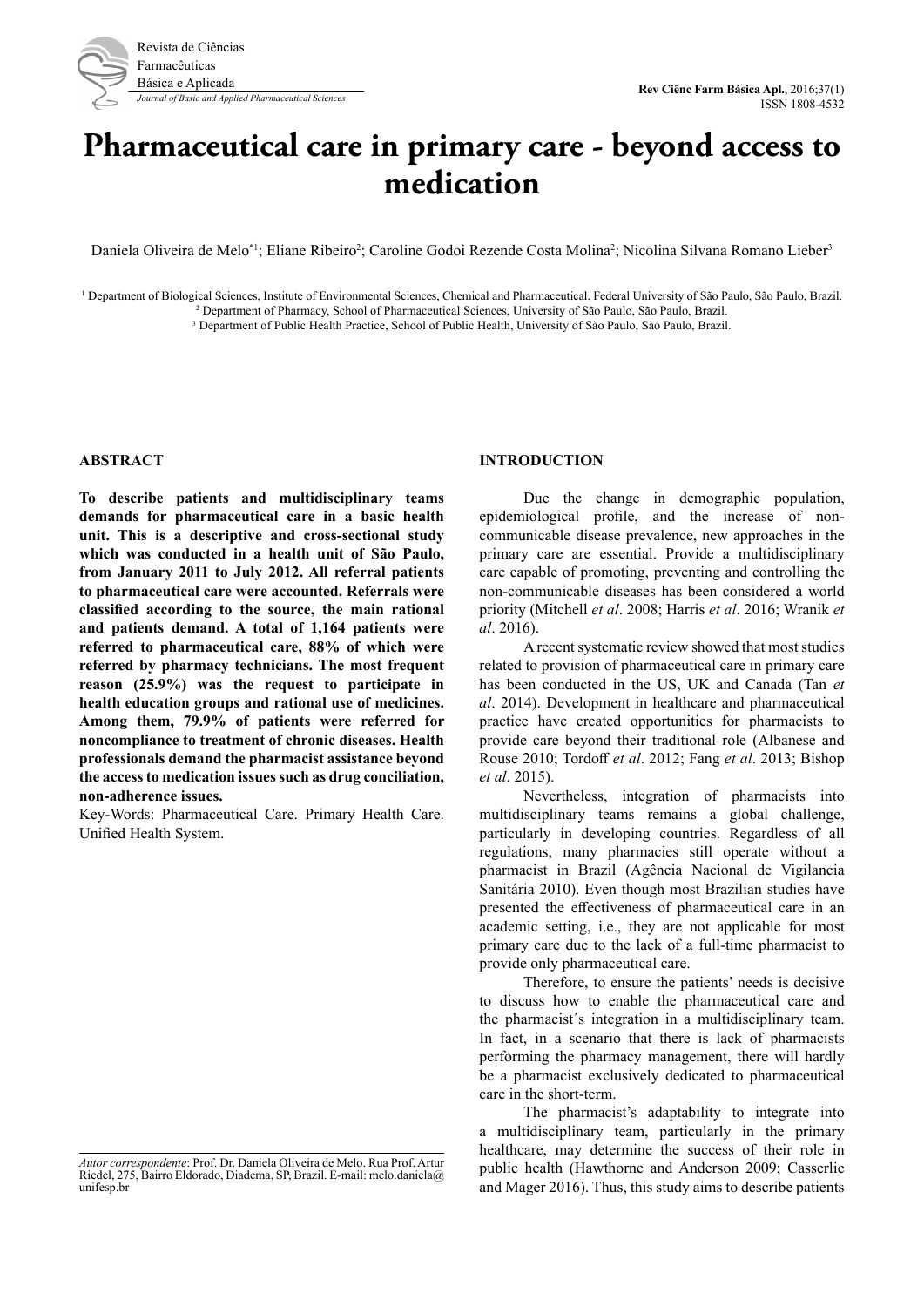and multidisciplinary teams demands for pharmaceutical care in a basic health unit.

# **METHODS**

#### **Study design and setting**

This descriptive and cross-sectional study was conducted in a health unit of São Paulo, from January 2011 to July 2012. This basic health unit was part of Unified Health System (SUS) and managed by a social health organization during the study and covered an area of 42,479 inhabitants. The health unit included a Medical Ambulatory Care Service, a Basic Health Unit (UBS) with four Family Health Strategy teams.

#### **Pharmacy service**

The pharmacy service received a mean of 300 prescriptions per day from both internal and external health units (other public or private health units). On May 2007, this health unit received its first pharmacist who modified the pharmacy structure according to legal aspects, organized the pharmaceutical service, and trained the pharmacist technician to recognized patients needing pharmaceutical care.

The pharmaceutical care was gradually implemented due to the scope of pharmacist activities, meaning management and clinical responsibilities. First, pharmacist performed educational interventions such as the delivery of internal memos to physicians in respect to the drug related problems that had been identified in internal prescriptions, the performance of face-to-face interventions with the multidisciplinary team, the distribution of technical reports during staff meetings, and for external prescribers the circulation of standardized attachments regarding legal aspects of prescriptions and the drugs available in the SUS.

The pharmacy technicians were trained by the pharmacist to screen patients for risk situations and referral to pharmaceutical care during the drug dispensing. By 2010, the organization of the pharmacy service was completed and four pharmacy technicians were part of the team and trained by the pharmacist. Then, the pharmacist could devote most of his time to the pharmaceutical care.

#### **Data selection**

Between January 2011 and July 2012, referrals to pharmaceutical care were accounted. None was excluded. Referrals were classified according to the source (health professional or pharmacy technicians), the main rational and patients demand.

The rational for referral was classified as:

- Health education: when patients were referred to the hypertension and diabetes groups which the pharmacist was part teaching patients on the rational use of medicines;

- Inaccessibility of drugs: when patients received a prescription with drugs not available in the SUS formulary;

- Medication conciliation: when patients had more than one prescription by different physicians including similar drugs with different dosages or drugs of the same therapeutic class;

- Complex therapeutic regimen: when patients were under five or more medications at several dose times;

- Recent changes in pharmacotherapy: when one or more drugs were added, suspended or substituted in the drug therapy;

- Pharmaceutical Orientation: when patient reported concerns regarding the drug use, the possible adverse events or the identification of medicines in use;

- Suspected of Adverse Drug Reactions: when patients reported symptoms that could be an adverse drug reaction;

- Non-adherence: when the time between returns to pick up drugs for chronic diseases was expired;

- Therapeutic Ineffectiveness: when patient or physician reported that a drug was not resulting in the expected therapeutic effect.

#### **Ethics**

Since the data for this research were obtained from prescriptions and administrative records, the research was released from mandatory approval by the Ethics Committee, although the recommendations of CNS Resolution No. 466/2013 have been followed.

# **RESULTS**

A total of 1,164 patients were referred to pharmaceutical care from January 2011 to July 2012: 1,024 (88.0%) by pharmacy technicians, 114 (9.8%) by physicians from the health unit, and 26 (2.2%) by social workers. Most of patients were referred to health education groups (302; 25.9%). Rational for referral patients to pharmaceutical care and health care professionals involved are shown in Table 1.

From the total of patients, most patients (991; 85.1%) received pharmaceutical care. In addition, 7 other patients requested a pharmacist consultation. Table 2 details the demand for pharmaceutical care. Most patients demanded health education due to non-adherence to drug therapy.

# **DISCUSSION**

In this study, most referrals to pharmaceutical care performed by physicians and by social workers involved aspects of care and not access to medicines. This finding suggests that by structuring the pharmacy, training the team, and implementing educational interventions on the health unit, may change the focus of pharmacist activities which could improve patients' health.

To implement the pharmaceutical care in a primary care requires an organized pharmacy service and a well trained staff , then the pharmacist would have time to assist the patients (Melo and Castro 2017). The presence of well trained pharmacist technicians allows the pharmacist to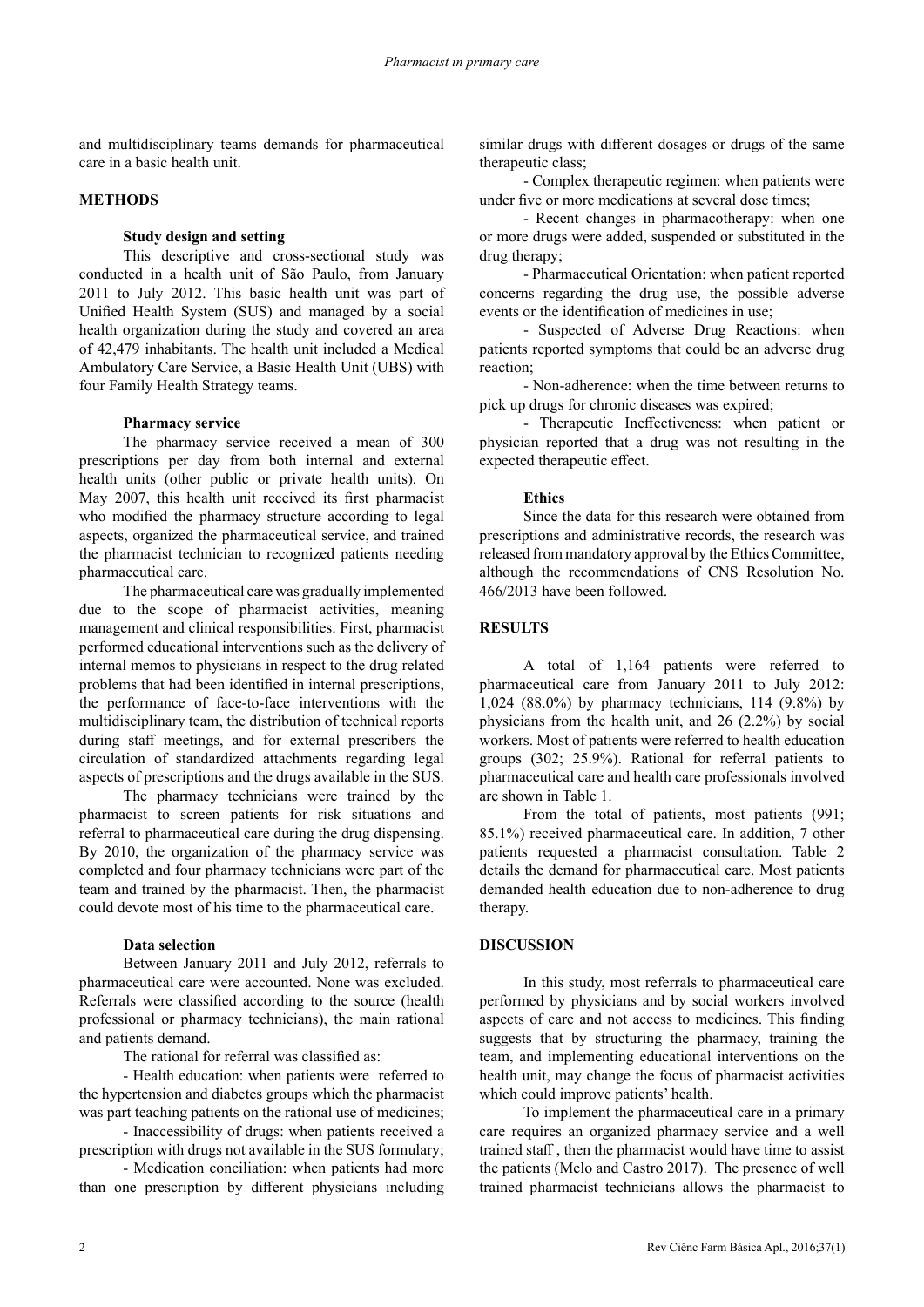|                                               | <b>Health care professionals</b> |                   |                          |                      |
|-----------------------------------------------|----------------------------------|-------------------|--------------------------|----------------------|
| <b>Rational for the</b><br>referral           | Pharmacy<br>technician<br>N(%)   | Physician<br>N(%) | Social<br>Worker<br>N(%) | <b>Total</b><br>N(%) |
| Health education                              | 292 (28.5)                       | 10(8.8)           |                          | 302 (25.9)           |
| Inaccessibility of<br>drugs                   | 215(21.0)                        |                   | 9 (34.6)                 | 224 (19.2)           |
| Medication<br>conciliation                    | 200(19.5)                        |                   | 3(11.5)                  | 203 (17.4)           |
| Complex dose<br>regimen                       | 51(5.0)                          | 32(28.1)          | 14(53.8)                 | 97 (8.3)             |
| Recent<br>changes in<br>Pharmacotherapy       | 33(3.2)                          | 63(55.3)          |                          | 96(8.2)              |
| Pharmaceutical<br>Orientation                 | 87 (8.5)                         |                   |                          | 87 (7.5)             |
| Suspected<br><b>Adverse Drug</b><br>Reactions | 79 (7.7)                         |                   |                          | 79 (6.8)             |
| Patient<br>Medication<br>Adherence            | 57 (5.6)                         |                   |                          | 57 (4.9)             |
| Therapeutic<br><b>Ineffectiveness</b>         | 10(1.0)                          | 9(7.9)            |                          | 19(1.6)              |
| Total                                         | 1024 (100.0)                     | 114 (100.0)       | 26 (100.0)               | 1164<br>(100.0)      |

Table 1 - Rational to refer patients to pharmaceutical care per health care professionals.

dedicate time to clinical activities. Pharmacist technicians can be trained to identify risk situations in the use of medicines at the time of dispensing (Melo and Castro 2017; Horon *et al*. 2010; Mabasa *et al*. 2010; Hall *et al*. 2011).

Our data shows that most patients needed health education particularly because of non-adherence. Other studies have shown that health education provided by pharmacists is crucial in the improvement of adherence in patients with chronic diseases (Topinková *et al*. 2012; Mossialos *et al*. 2015; Skinner *et al*. 2015). Moreover, non-adherence to the drug therapy may mislead clinicians' interpretation of patients' outcomes what may cause the prescription of unnecessary drugs, unnecessary dose adjustments, or questioning the quality of dispensed drugs.

Frequently, patients were also referred to pharmaceutical care due to the inaccessibility of drugs. This result was expected since the pharmacist is traditionally seen as drug provider (Khdour and Hallak 2012; Reis *et al*. 2015). In Brazil, the guidance on access to medicines is a challenge. Pharmacist must clearly understand the variety of public health programs provided by different entities (municipality, state or federation) and the requirements to drug dispense depending on the health program and clinical guidelines.

Table 2 – Characteristics of the referral patients that receive pharmaceutical care (total of 998 patients).

| Needs of patients that received pharmaceutical care |                |      |                 |               |                                                                                                                     |
|-----------------------------------------------------|----------------|------|-----------------|---------------|---------------------------------------------------------------------------------------------------------------------|
| Rational                                            | $\mathbf n$    | $\%$ | $\mathbf n$     | $\frac{0}{0}$ |                                                                                                                     |
| Health education                                    | 259            | 26.0 | 207             | 79.9          | Non-adherence to drug therapy due to misunderstanding of disease chronicity and severity                            |
|                                                     |                |      | 52              | 20.1          | Initiation of hypertension and diabetes treatment                                                                   |
| Inaccessibility of<br>drugs                         | 194            | 19.4 | 157             | 80.9          | orientation regarding drugs from the specialized formulary                                                          |
|                                                     |                |      | 37              | 19.1          | prescribed drugs were not available in SUS (those prescriptions were from private health service)                   |
| Medication<br>conciliation                          | 188            | 18.8 | 105             | 55.9          | patients from the basic health unit and followed by one or more specialist                                          |
|                                                     |                |      | 50              | 26.6          | patients from the basic health unit and followed by private doctors;                                                |
|                                                     |                |      | 33              | 17.6          | patients from another health unit                                                                                   |
| Complex dose<br>regimen                             | 89             | 8.9  | 79              | 88.8          | patients aged more than 60 years                                                                                    |
|                                                     |                |      | 10              | 11.2          | age between 40 and 60 years                                                                                         |
| Recent changes in<br>Pharmacotherapy                | 76             | 7.6  | 54              | 71.1          | patient requested replacement of prescribed drugs by drugs available in the SUS                                     |
|                                                     |                |      | 15              | 19.7          | patients initiating use of insulin                                                                                  |
|                                                     |                |      | $7\phantom{.0}$ | 9.2           | others                                                                                                              |
| Pharmaceutical<br>Orientation                       | 69             | 6.9  | 22              | 31.9          | patients asked more information related to medicines and diseases                                                   |
|                                                     |                |      | 27              | 39.1          | patients presenting difficulty to recognize the drug due to changes in packaging or replacement of the manufacturer |
|                                                     |                |      | 16              | 23.2          | patients did not know how to use the medicines such as inhalers                                                     |
|                                                     |                |      | $\overline{4}$  | 5.8           | others                                                                                                              |
| <b>Suspected Adverse</b><br>Drug Reactions          | 78             | 7.8  | 23              | 29.5          | patients in use of simvastatin who presented intense muscular pain                                                  |
|                                                     |                |      | 16              | 20.5          | patients in use of ACE inhibitors who presented dry cough                                                           |
|                                                     |                |      | 12              | 15.4          | patients in use of furosemide who presented muscle cramps                                                           |
|                                                     |                |      | 12              | 15.4          | patients in use of metformin who presented diarrhea and metallic taste                                              |
|                                                     |                |      | 11              | 14.1          | patients in use of glibenclamide who presented nocturnal hypoglycemia                                               |
|                                                     |                |      | $\overline{4}$  | 5.1           | patients in use of reports of calcium channel blockers who presented esophagitis                                    |
| <b>Patient Medication</b><br>Adherence              | 24             | 2.4  | 18              | 75.0          | patients in use of chronic medication who reported non-adherence to treatment because they though was not needed    |
|                                                     |                |      | 6               | 25.0          | others                                                                                                              |
| Therapeutic<br>Ineffectiveness                      | 14             | 1.4  | $7\phantom{.0}$ | 50.0          | patients who did not take the medicine according to the prescribed dosage                                           |
|                                                     |                |      | 6               | 42.9          | became confused when using the drug                                                                                 |
|                                                     |                |      | $\mathbf{1}$    | 7.1           | report of a technical complaint because of drug solubility problem                                                  |
| Patient ask for<br>pharmacist<br>attempting         | $\overline{7}$ | 0.7  | $\overline{7}$  | 100.0         | patients asked for pharmaceutical care due to the guidance material provided by the pharmacist                      |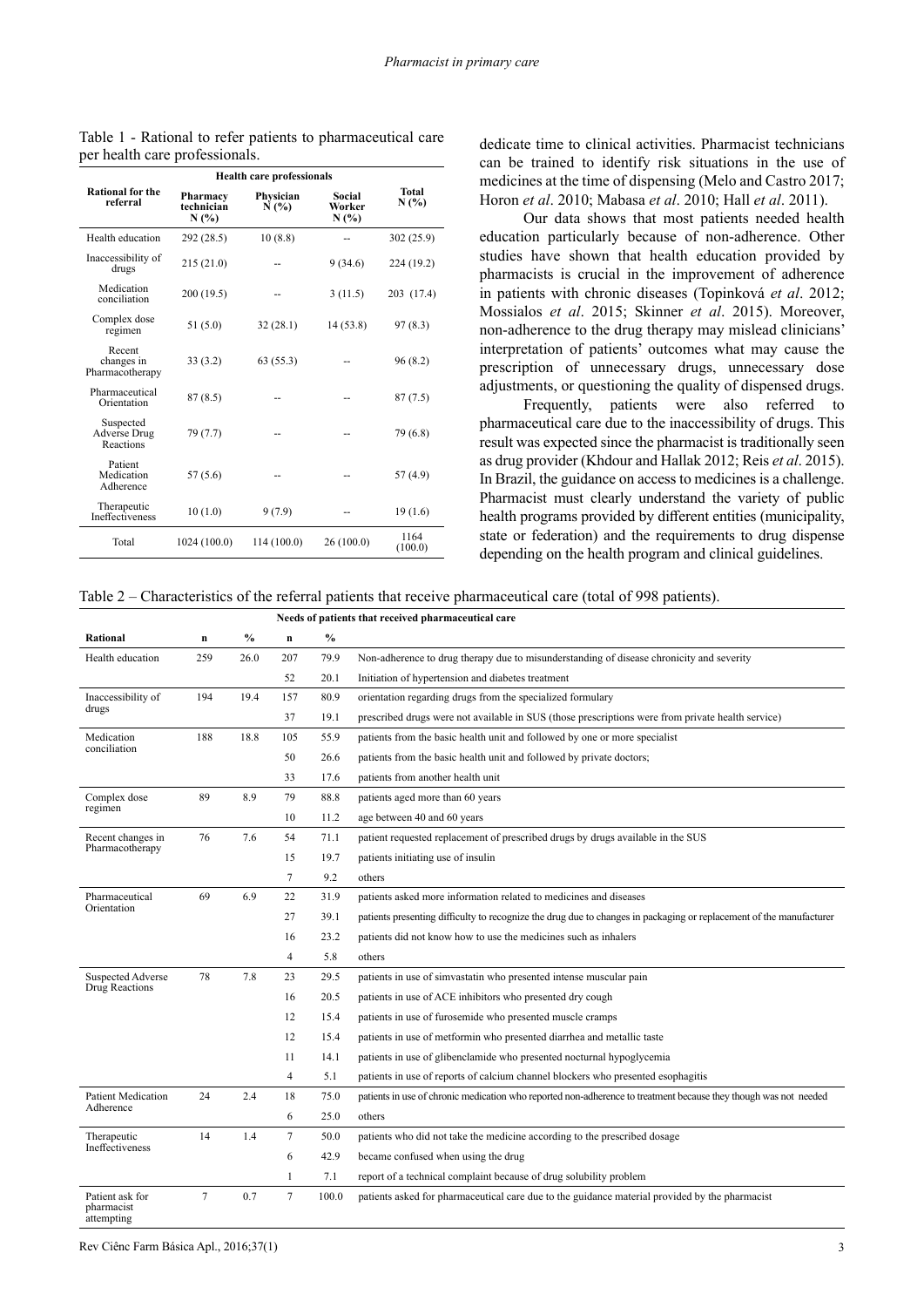Almost 200 hundred patients were assisted by the pharmacist because of inaccessibility of drugs. Most of these patients (68%) were from the private health unit. This result may be explained by the fact that the pharmacy of a basic health unit is easily access by the population and it could be place of integration between the SUS and the private health unit.

Need for medication conciliation was the third most frequently reason for referral patients to pharmaceutical care. Mainly the need for medication conciliation was the presence of more than one prescription from different physicians resulting in therapeutic duplicity. In this study, the pharmacist could perform the medication conciliation for most patients. Patients from the basic health unit can be also refer to a specialist, however the communication between the different physicians is a challenge in the SUS (Almeida *et al*. 2013). This communication may be more complicated when patients are follow in a public and private heath unit ate the same time. Therefore, medication conciliation is an essential process in the pharmacist daily activities because it can prevent errors as omissions and duplications, ensuring that the drug treatment is updated and known by the patient and health professionals involved (Greenwald *et al*. 2010; Kenning *et al*. 2015; Okere *et al*. 2015).

Patients with complex dosage regimen were most elderly (79/89 88.8%), illiterate (52/89 58.4%), and / or had limited visual or auditory acuity (49/89; 55.0%). The age, illiteracy and visual acuity limitations have been reported in previous studies as complicating factors in the rational use of medicines, particularly in the treatment of chronic diseases (Williams *et al*. 2008; Corsonello *et al*. 2009; Portela *et al*. 2012; Pasina *et al*. 2013). For those patients, the pharmacist must adapt the guidance to patients' needs to ensure drug compliance and improve health outcomes. In this study, pharmacist developed a standard material to guide patients comprising colorful labels, pictograms, and an agenda that indicates the dose times. It is interesting to note that the 7 patients that asked for pharmaceutical care were look for this standard material to guide them throughout drug treatment.

Another interesting finding was that some patients from the private health unit requested replacement of prescribed drugs that are not available in the SUS. Not all prescribers from the private health unit know the drugs that SUS provides or, sometimes, prescribers do not realize that that the patient cannot afford some medication. Recently, a study found that even physicians working in the SUS did not trust SUS formulary because of the regular lack of medicines in the SUS, lack of orientation regarding patients access to medication, and the skepticism that SUS formulary were not appropriated for patients needs (Magarinos-Torres *et al*. 2014).

The findings found may be somewhat limited by the study design. The present study was performed in only one basic health unit, then our results may not be generalize to other health unit. However, the present study raises the possibility that the pharmacist should train the pharmacist technicians to overcome the barriers that hamper the implementation of pharmaceutical care.

#### **CONCLUSIONS**

 In addition to practical aspects related to inaccessibility of drugs , the pharmacist must be prepared to assist patients and prescribers on the processes of requesting drugs of the Specialized Component; perform drug conciliation of prescriptions from different prescribers from public health service and, especially, from private health service; perform pharmacotherapeutic follow-up for patients who had drugs recently replaced by therapeutic alternatives available in SUS; develop different forms of guidance to identify drugs and follow-up prescribed dosing according to patients' needs; and, above all, to empower the technical team, both on issues of access and management of drugs inventory, and also on issues related to the use of medicines that may be identified when dispensing medicines.

# **RESUMO**

# *Cuidado farmacêutico na atenção primária – além do acesso ao medicamento*

**Descrever as demandas dos pacientes e da equipe multiprofissional por atenção farmacêutica. Estudo descritivo e transversal dos registros de encaminhamentos para atendimento farmacêutico em uma farmácia da atenção primária, entre janeiro de 2011 e julho de 2012. Todos os encaminhamentos para atenção farmacêutica foram incluídos no estudo. Foram encaminhados 1.164 pacientes para atendimento farmacêutico, sendo que 88% destes encaminhamentos foram realizados por técnicos de farmácia. O motivo mais frequente (25,9%) de encaminhamento foi a solicitação para participação em grupos de educação em saúde e sobre o uso racional de medicamentos. Destes, 79,9% pacientes foram encaminhados por não adesão ao tratamento de doenças crônicas. Profissionais da saúde demandam a atuação do farmacêutico além das questões relacionadas ao acesso do medicamento, como conciliação medicamentosa e pacientes com falta de adesão ao tratamento.**

Palavras-chave: Atenção farmacêutica. Atenção primária à saúde. Sistema Único de Saúde.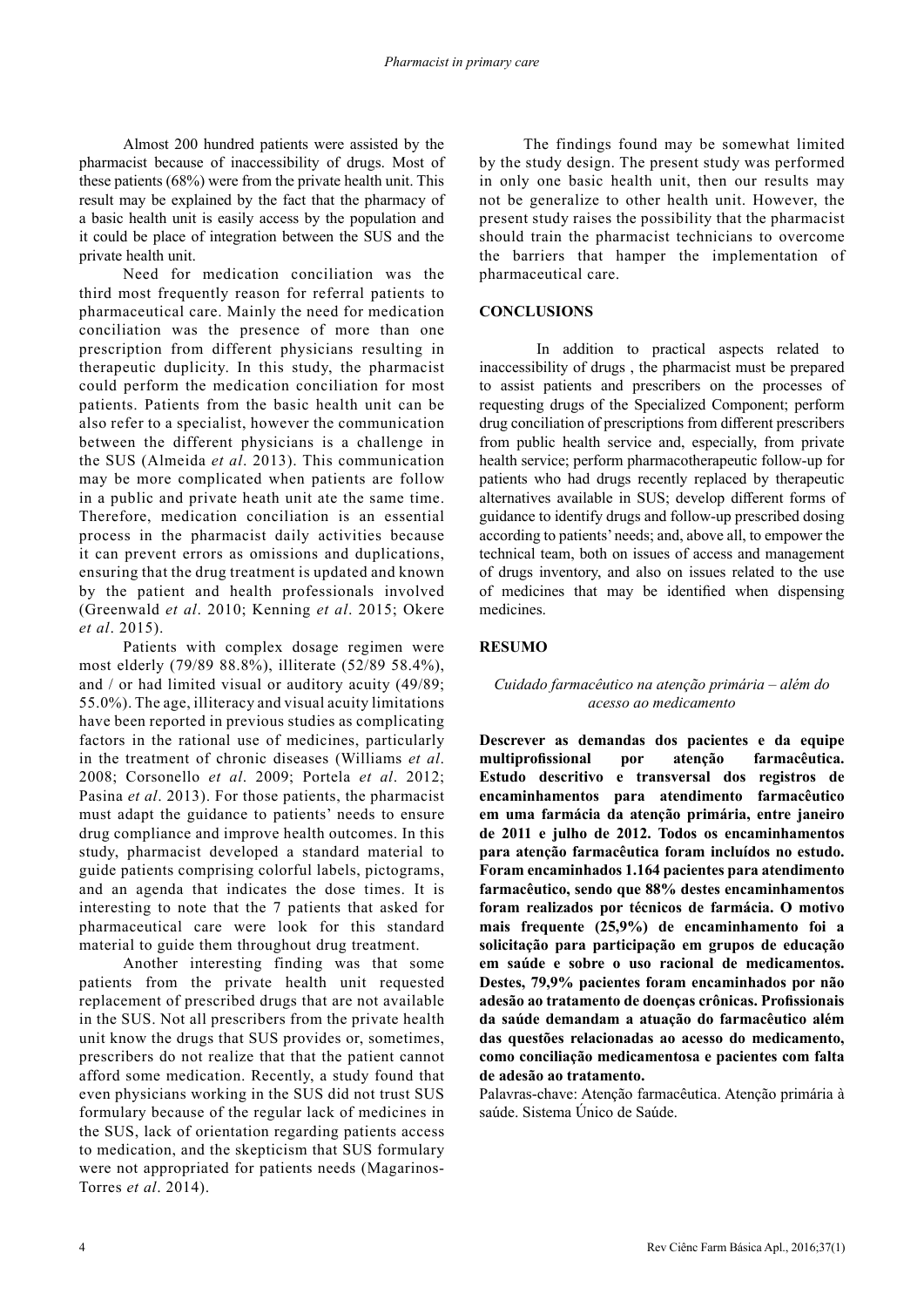# **REFERENCES**

Agência Nacional de Vigilancia Sanitária. Diagnóstico Situacional da Promoção de Medicamentos em Unidades de Saúde do Sistema Único de Saúde (SUS). Anvisa, editor. Brasília; 2010. p. 180.

Albanese NP, Rouse MJ. Scope of contemporary pharmacy practice: roles, responsibilities, and functions of pharmacists and pharmacy technicians. J Am Pharm Assoc. 2010;50(2):e35-69.

Almeida PF de, Gérvas J, Freire J-M, Giovanella L. Estratégias de integração entre atenção primária à saúde e atenção especializada: paralelos entre Brasil e Espanha. Saúde debate. 2013 Sep;37(98):400–15.

Bishop AC, Boyle TA, Morrison B, Barker JR, Zwicker B, Mahaffey T, *et al*. Public perceptions of pharmacist expanded scope of practice services in Nova Scotia. Can Pharm J (Ott) [Internet]. 2015;148(5):274– 83. Available from: http://www.pubmedcentral. nih.gov/articlerender.fcgi?artid=4561456&tool= pmcentrez&rendertype=abstract

Casserlie LM, Mager NA. Pharmacists' perceptions of advancing public health priorities through medication therapy management. Pharma Pr. 2016;14(3):792.

Corsonello A, Pedone C, Lattanzio F, Lucchetti M, Garasto S, Carbone C, *et al*. Regimen complexity and medication nonadherence in elderly patients. Ther Clin Risk Manag. 2009;5(1):209–16.

Fang Y, Yang S, Zhou S, Jiang M, Liu J. Community pharmacy practice in China: Past, present and future. Int J Clin Pharm. 2013;35(4):520–8.

Greenwald JL, Halasyamani L, Greene J, LaCivita C, Stucky E, Benjamin B, *et al*. Making inpatient medication reconciliation patient centered, clinically relevant and implementable: A consensus statement on key principles and necessary first steps. J Hosp Med. 2010 Oct;5(8):477–85.

Hall KW, Raymond CB, Woloschuk DMM, Honcharik N. Organizational restructuring of regional pharmacy services to enable a new pharmacy practice model. Can J Hosp Pharm. 2011;64(6):451-6.

Harris MF, Advocat J, Crabtree BF, Levesque JF, Miller WL, Gunn JM, *et al*. Interprofessional teamwork innovations for primary health care practices and practitioners: Evidence from a comparison of reform in three countries. J Multidiscip Healthc. 2016;9:35–46.

Hawthorne N, Anderson C. The global pharmacy workforce: a systematic review of the literature. Hum Resour Heal. 2009;7(1):48.

Horon K, Hennessey T, Gorman SK, Heukshorst S. Should pharmacy technicians provide clinical services or perform patient care activities in areas without a pharmacist? Can J Hosp Pharm. 2010;63(5):391–4.

Kenning C, Protheroe J, Gray N, Ashcroft D, Bower P. The potential for using a Universal Medication Schedule (UMS) to improve adherence in patients taking multiple medications in the UK: a qualitative evaluation. BMC Heal Serv Res. 2015;15:94.

Khdour MR, Hallak HO. Societal perspectives on community pharmacy services in West Bank-Palestine. Pharm Pr. 2012;10(1):17–24.

Mabasa VH, Malyuk DL, Tung A, Balen RM, Nicolls TR, Rahiman NL. Using Clinical Pharmacy Support Technicians to Optimize Pharmaceutical Care in the Intensive Care Unit. Can J Hosp Pharm. 2010;63(1):41–5.

Magarinos-Torres R, Esher Â, Caetano R, Pepe VLE, Osorio-de-Castro CGS. Adesão às listas de medicamentos essenciais por médicos brasileiros em atuação no sistema único de saúde. Rev bras educ med. 2014 Sep;38(3):323–30.

Melo DO de, Castro LLC de. O farmacêutico promovendo o acesso e uso racional de medicamentos essenciais no SUS. Cien Saude Colet.

Mitchell GK, Tieman JJ, Shelby-James TM. Multidisciplinary care planning and teamwork in primary care. Med J Aust. 2008;188(8 Suppl).

Mossialos E, Courtin E, Naci H, Benrimoj S, Bouvy M, Farris K, *et al*. From "retailers" to health care providers: Transforming the role of community pharmacists in chronic disease management. Health Policy (New York) [Internet]. 2015;119(5):628–39. Available from: http:// dx.doi.org/10.1016/j.healthpol.2015.02.007

Okere AN, Renier CM, Tomsche JJ. Evaluation of the Influence of a Pharmacist-led Patient-Centered Medication Therapy Management and Reconciliation Service in Collaboration with Emergency Department Physicians. J Manag Care Spec Pharm. 2015;21(4):298–306.

Pasina L, Djade CD, Nobili A, Tettamanti M, Franchi C, Salerno F, *et al*. Drug–drug interactions in a cohort of hospitalized elderly patients. Pharmacoepidemiol Drug Saf. 2013;22(10):1154–60.

Portela A da S, Silva PCD da, Simões MO da S, Medeiros ACD de, Montenegro Neto AN. Indicadores de prescrição e de cuidado ao paciente na atenção básica do município de Esperança, Paraíba, 2007. Epidemiol Serv Saúde. 2012;21(2):341–50.

Reis TM dos, Guidoni CM, Girotto E, Rascado RR, Mastroianni P de C, Cruciol JM, *et al*. Pharmaceutical care in Brazilian community pharmacies: Knowledge and practice. Afr J Pharm Pharmacol. 2015;9(9):287–94.

Skinner JS, Poe B, Hopper R, Boyer A, Wilkins CH. Assessing the Effectiveness of Pharmacist-Directed Medication Therapy Management in Improving Diabetes Outcomes in Patients With Poorly Controlled Diabetes. Diabetes Educ [Internet]. 2015;41(4):459–65. Available from: http://www.ncbi.nlm.nih.gov/pubmed/26009557